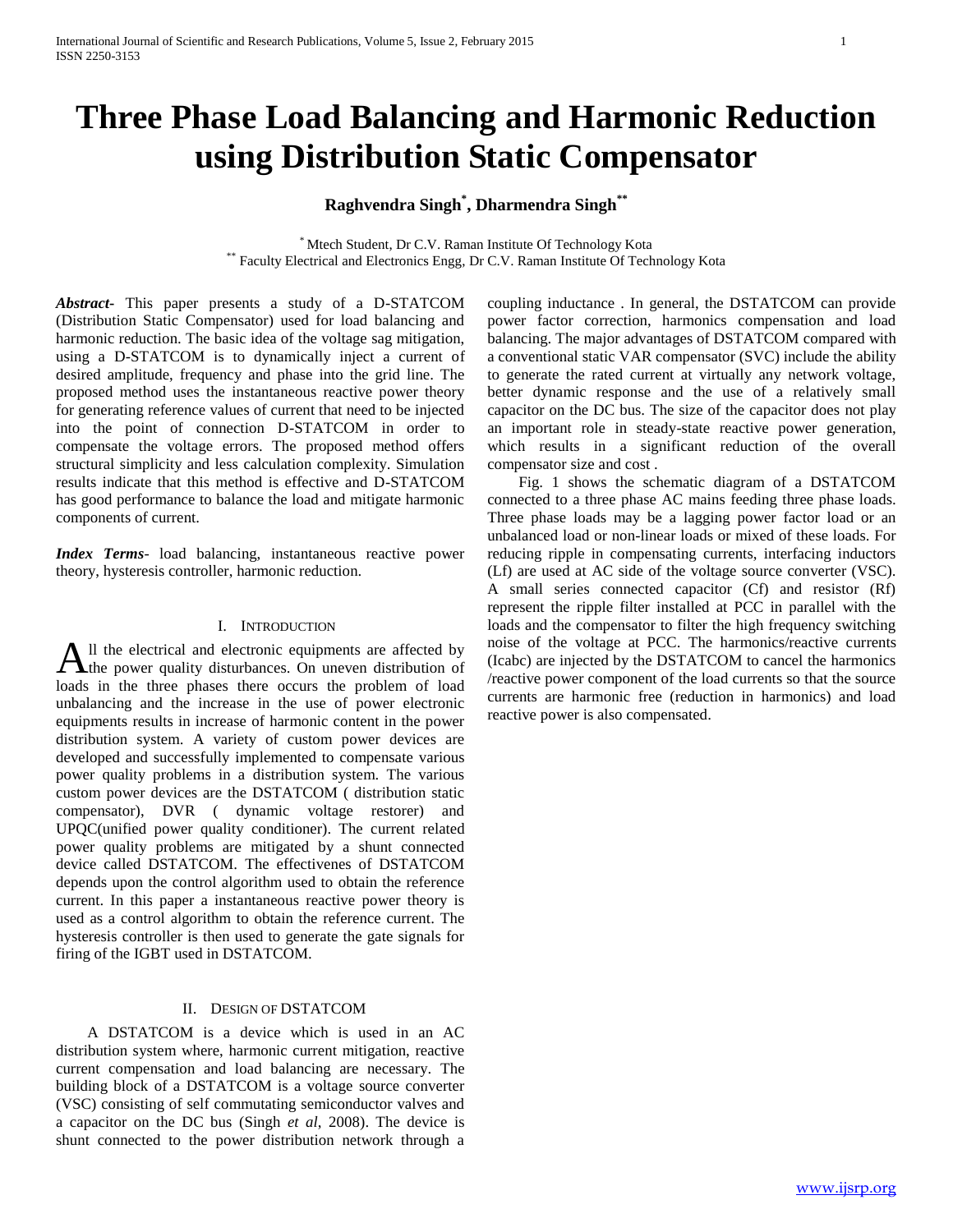

Figure 1. Schematic diagram of DSTATCOM

# III. CONTROL ALGORITHM OF DSTATCOM

 Hirofumi Akagi and his coworkers have described an instantaneous method of generating reference currents for shunt compensator .Since then various interpretations of this method have been presented. This method is applicable to a three-phase, four-wire system. To begin with, we transform the three-phase voltages from *a-b-c* frame to *a-β-O* frame and vice versa using the following power invariant transformation

$$
\begin{bmatrix}\nV_0 \\
V_a \\
V_B\n\end{bmatrix} = \sqrt{\frac{2}{3}} \begin{bmatrix}\n\frac{1}{\sqrt{2}} & \frac{1}{\sqrt{2}} \\
1 & \frac{-1}{2} & \frac{-1}{2} \\
0 & \frac{\sqrt{3}}{2} & \frac{-\sqrt{3}}{2}\n\end{bmatrix} \begin{bmatrix}\nV_a \\
V_b \\
V_c\n\end{bmatrix}
$$
\n
$$
\begin{bmatrix}\nI_0 \\
I_a \\
I_b\n\end{bmatrix} = \sqrt{\frac{2}{3}} \begin{bmatrix}\n\frac{1}{\sqrt{2}} & \frac{1}{\sqrt{2}} & \frac{1}{\sqrt{2}} \\
1 & \frac{-1}{2} & \frac{-1}{2} \\
0 & \frac{\sqrt{3}}{2} & \frac{-\sqrt{3}}{2}\n\end{bmatrix} \begin{bmatrix}\nI_a \\
I_b \\
I_c\n\end{bmatrix}
$$
\nAnd

$$
\begin{bmatrix}\nV_a \\
V_b \\
V_c\n\end{bmatrix} = \sqrt{\frac{2}{3}} \begin{bmatrix}\n\frac{1}{\sqrt{2}} & 1 & 0 \\
\frac{1}{\sqrt{2}} & \frac{-1}{2} & \frac{\sqrt{3}}{2} \\
\frac{1}{\sqrt{2}} & -\frac{1}{2} & -\frac{\sqrt{3}}{2}\n\end{bmatrix} \begin{bmatrix}\nV_0 \\
V_a \\
V_\beta\n\end{bmatrix}
$$
\n
$$
\begin{bmatrix}\nI_a \\
I_b \\
I_c\n\end{bmatrix} = \sqrt{\frac{2}{3}} \begin{bmatrix}\n\frac{1}{\sqrt{2}} & 1 & 0 \\
\frac{1}{\sqrt{2}} & \frac{-1}{2} & \frac{\sqrt{3}}{2} \\
\frac{1}{\sqrt{2}} & \frac{-1}{2} & -\frac{\sqrt{3}}{2}\n\end{bmatrix} \begin{bmatrix}\nI_0 \\
I_a \\
I_\beta\n\end{bmatrix}
$$

 We can also use the same transform matrix for transforming currents. The instantaneous three-phase power is then given by  $P_{3\phi} = V_a I_a + V_B I_B + V_C I_C = V_a I_a + V_\beta I_\beta + V_0 I_0 = P$  $+P_{0}$ 

where  $p$  is the total instantaneous real power **in** the three phase wires and  $P_0 = V_0 I_0$  is the instantaneous power in the zerosequence network. Let us define the following variable

$$
q = V_{\alpha}I_{\beta} - V_{\beta}I_{\alpha} = \frac{1}{3} \{ I_a (V_c - V_b) + I_b (V_a - V_c) + I_c (V_b - V_a) \}
$$

the quantity  $q$  given in  $(7.9)$  is the reactive power absorbed by a circuit when both voltages and currents contain only the fundamental frequency. However, this quantity can be used in a much broader context when either voltages or currents or both have many frequency components. Akagi et al called this term the instantaneous imaginary power [7]. We can write from (7.8) and (7.9)

$$
\begin{bmatrix} P \\ q \end{bmatrix} = \begin{bmatrix} V_{\alpha} & V_{\beta} \\ -V_{\beta} & V_{\alpha} \end{bmatrix} \begin{bmatrix} I_{\alpha} \\ I_{\beta} \end{bmatrix}
$$

$$
\begin{bmatrix} I_{\alpha} \\ I_{\beta} \end{bmatrix} = \frac{1}{v_{\alpha}^2 + V_{\beta}^2} \begin{bmatrix} V_{\alpha} & -V_{\beta} \\ V_{\beta} & V_{\alpha} \end{bmatrix} \begin{bmatrix} P \\ q \end{bmatrix}
$$

 To compensate the unbalanced load and harmonic component the compensating current in  $\alpha, \beta, 0$ 

$$
\begin{bmatrix} I_{c\alpha} \\ I_{c\beta} \end{bmatrix} = \frac{1}{V_{\alpha}^2 + V_{\beta}^2} \begin{bmatrix} V_{\alpha} & -V_{\beta} \\ V_{\beta} & V_{\alpha} \end{bmatrix} \begin{bmatrix} P_{osc} \\ Q_l \end{bmatrix}
$$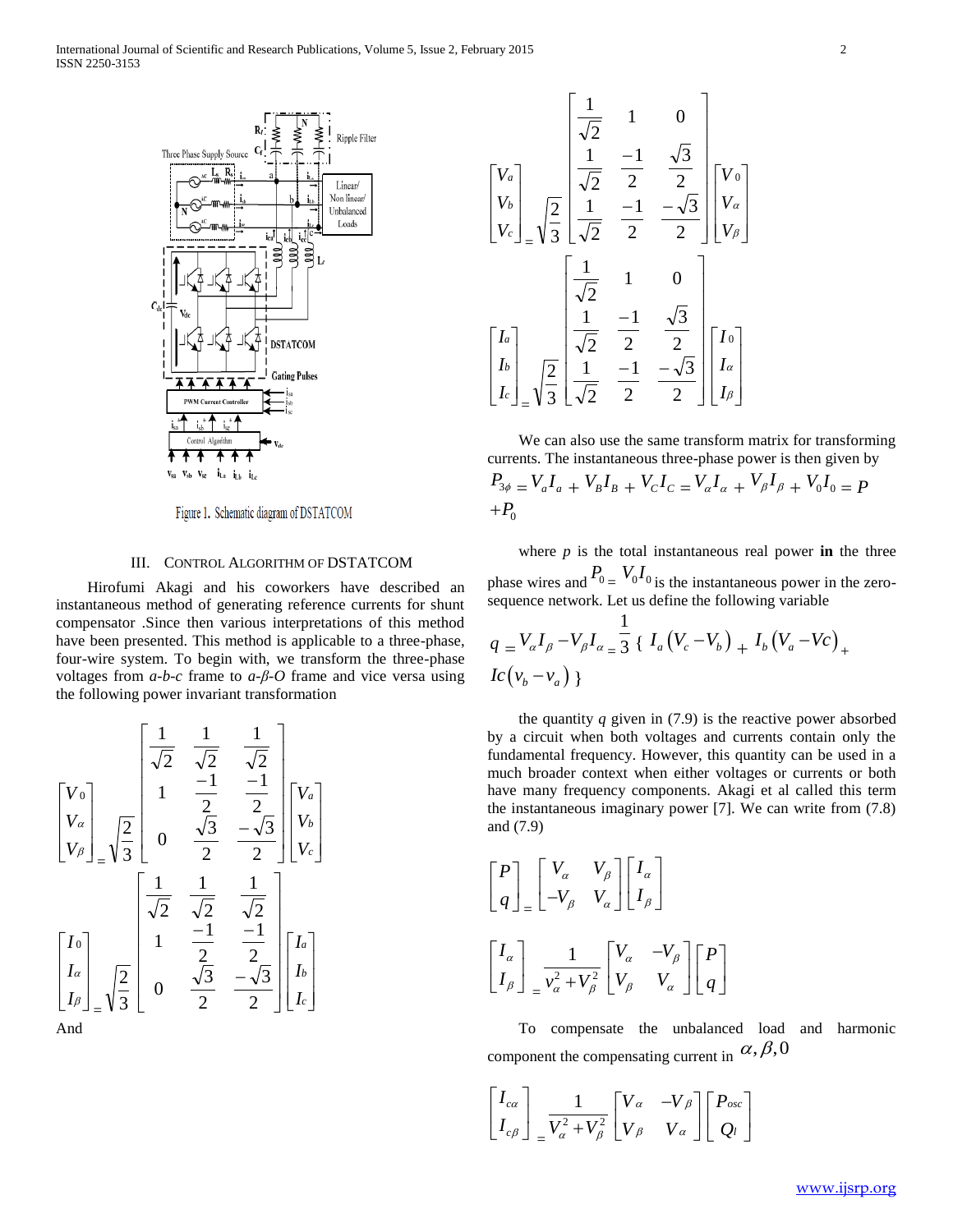Where  $p_{\text{osc}}$  is the oscillating active power also termed as the harmonic content of active power and q is the reactive power taken from the source.

with a and without compensator has been shown in figure 4 and figure 5.

# IV. PROBLEM STATEMENT AND SIMULATION DIAGRAM

 The load unbalancing problem and its simululation is illustrated in the the following simulation diagram. The proposed control topology is being adopted and the system performance with a and without the controller is being analysed. The simulink model is shown in figure 2



**Figure 1 simulink model of the distribution power system**



**Figure 3 control circuit**

# V. RESULTS AND DISCUSSION

 In the simulink diagram its is been shown that with a proposed control method the load unbalancing is been reduced considerably and also the THD thet is total harmonic distortion has been reduced considerably. The two waveforms obtained



**Figure 4: Three Phase Source Current Without Compensator**



**Figure 5: Three Phase Load Current With Compensator**

### VI. CONCLUSION AND FUTURE WORKS

 From the results and waveforms shown in this paper as a results it can be concluded that on using the above controlling method a large amount of power quality problems can be eliminated and the on balancing the loads the voltage fluctuation problems associated with the phase having large load burden can be eliminated. In the future prospect research can be done on